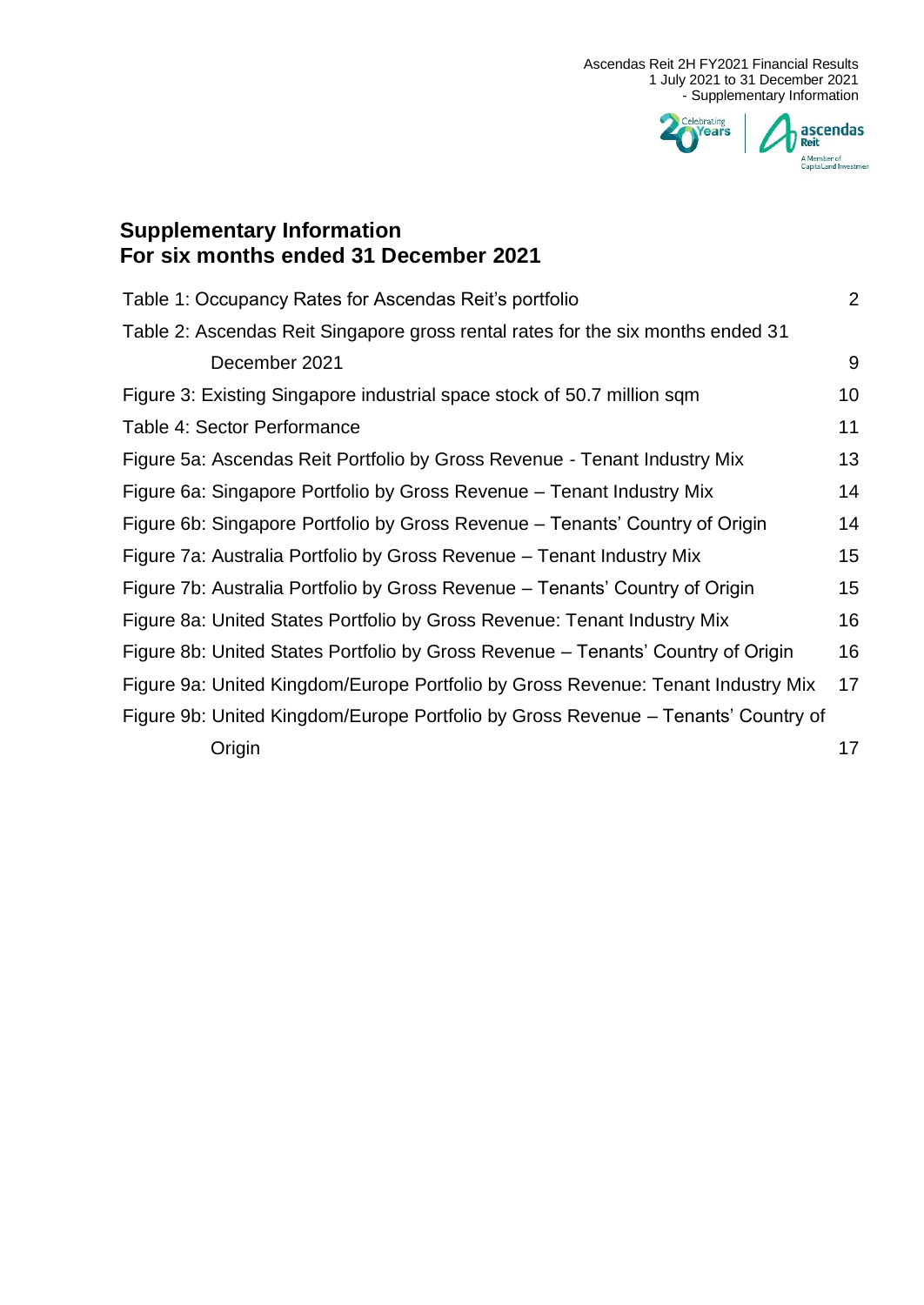

#### <span id="page-1-0"></span>**Table 1: Occupancy Rates for Ascendas Reit's portfolio**

|                |                                               | <b>Net</b>                              | <b>Occupancy as at</b> |           |           |
|----------------|-----------------------------------------------|-----------------------------------------|------------------------|-----------|-----------|
|                | <b>Properties</b>                             | <b>Lettable</b><br><b>Area</b><br>(sqm) | 31-Dec-21              | 30-Jun-21 | 31-Dec-20 |
|                | <b>Singapore</b>                              |                                         |                        |           |           |
|                | <b>Business &amp; Science Park Properties</b> |                                         |                        |           |           |
|                | one-north                                     |                                         |                        |           |           |
| 1              | Neuros & Immunos                              | 26,035                                  | 98.4%                  | 98.4%     | 98.4%     |
| $\overline{2}$ | Nexus @one-north                              | 20,669                                  | 93.4%                  | 84.1%     | 98.1%     |
| 3              | <b>Nucleos</b>                                | 37,365                                  | 98.4%                  | 89.0%     | 92.9%     |
| 4              | Galaxis <sup>1</sup>                          | 60,709                                  | 97.0%                  | 98.2%     |           |
| 5              | Grab Headquarters <sup>2</sup>                | 42,290                                  | 100.0%                 |           |           |
|                | <b>International Business Park</b>            |                                         |                        |           |           |
| 6              | Techquest                                     | 9,079                                   | 100.0%                 | 100.0%    | 100.0%    |
| $\overline{7}$ | iQuest@IBP3                                   |                                         | ä,                     |           |           |
| 8              | <b>Acer Building</b>                          | 22,553                                  | 40.3%                  | 39.4%     | 39.8%     |
| 9              | 31 International Business Park                | 48,968                                  | 51.7%                  | 46.5%     | 46.6%     |
| 10             | Nordic European Centre                        | 21,546                                  | 75.1%                  | 72.9%     | 77.4%     |
|                | <b>Changi Business Park</b>                   |                                         |                        |           |           |
| 11             | 17 Changi Business Park Central 1             | 14,399                                  | $\overline{53.2\%}$    | 73.3%     | 74.5%     |
| 12             | 1 Changi Business Park Avenue 1               | 9,150                                   | 94.0%                  | 94.0%     | 94.0%     |
| 13             | Hansapoint                                    | 16,395                                  | 92.7%                  | 92.7%     | 99.5%     |
| 14             | 1, 3 & 5 Changi Business Park Crescent        | 62,950                                  | 86.8%                  | 90.5%     | 89.9%     |
| 15             | <b>DBS Asia Hub</b>                           | 38,296                                  | 100.0%                 | 100.0%    | 100.0%    |
| 16             | 3 Changi Business Park Vista                  | 15,095                                  | 78.2%                  | 78.2%     | 78.2%     |
| 17             | ONE@Changi City                               | 61,427                                  | 91.8%                  | 91.8%     | 92.2%     |
|                | <b>Singapore Science Park I</b>               |                                         |                        |           |           |
| 18             | The Rutherford & Oasis                        | 18,815                                  | 67.3%                  | 64.1%     | 64.8%     |
| 19             | Cintech I                                     | 10,546                                  | 77.3%                  | 75.6%     | 75.5%     |
| 20             | Cintech II                                    | 10,155                                  | 100.0%                 | 100.0%    | 100.0%    |
| 21             | Cintech III & IV                              | 18,483                                  | 70.1%                  | 72.1%     | 74.1%     |
| 22             | 12, 14 & 16 Science Park Drive                | 78,871                                  | 100.0%                 | 100.0%    | 100.0%    |
|                | <b>Singapore Science Park II</b>              |                                         |                        |           |           |
| 23             | The Alpha                                     | 21,109                                  | 74.0%                  | 51.8%     | 59.1%     |
| 24             | The Aries, Sparkle & Gemini                   | 36,863                                  | 92.9%                  | 82.3%     | 84.2%     |
| 25             | The Capricorn                                 | 20,543                                  | 85.7%                  | 62.0%     | 63.3%     |
| 26             | The Galen                                     | 22,310                                  | 93.7%                  | 93.7%     | 80.3%     |
| 27             | The Kendall                                   | 16,985                                  | 89.5%                  | 89.5%     | 86.1%     |
| 28             | <b>FM Global Centre</b>                       | 11,613                                  | 100.0%                 | 100.0%    | 100.0%    |

<sup>1</sup> Galaxis was acquired on 30 Jun 2021.

<sup>&</sup>lt;sup>2</sup> The built-to-suit business park property for Grab's Headquarters was completed and handed over to Grab on 30 Jul 2021.

<sup>&</sup>lt;sup>3</sup> iQuest@IBP was decommissioned for redevelopment in Jan 2020.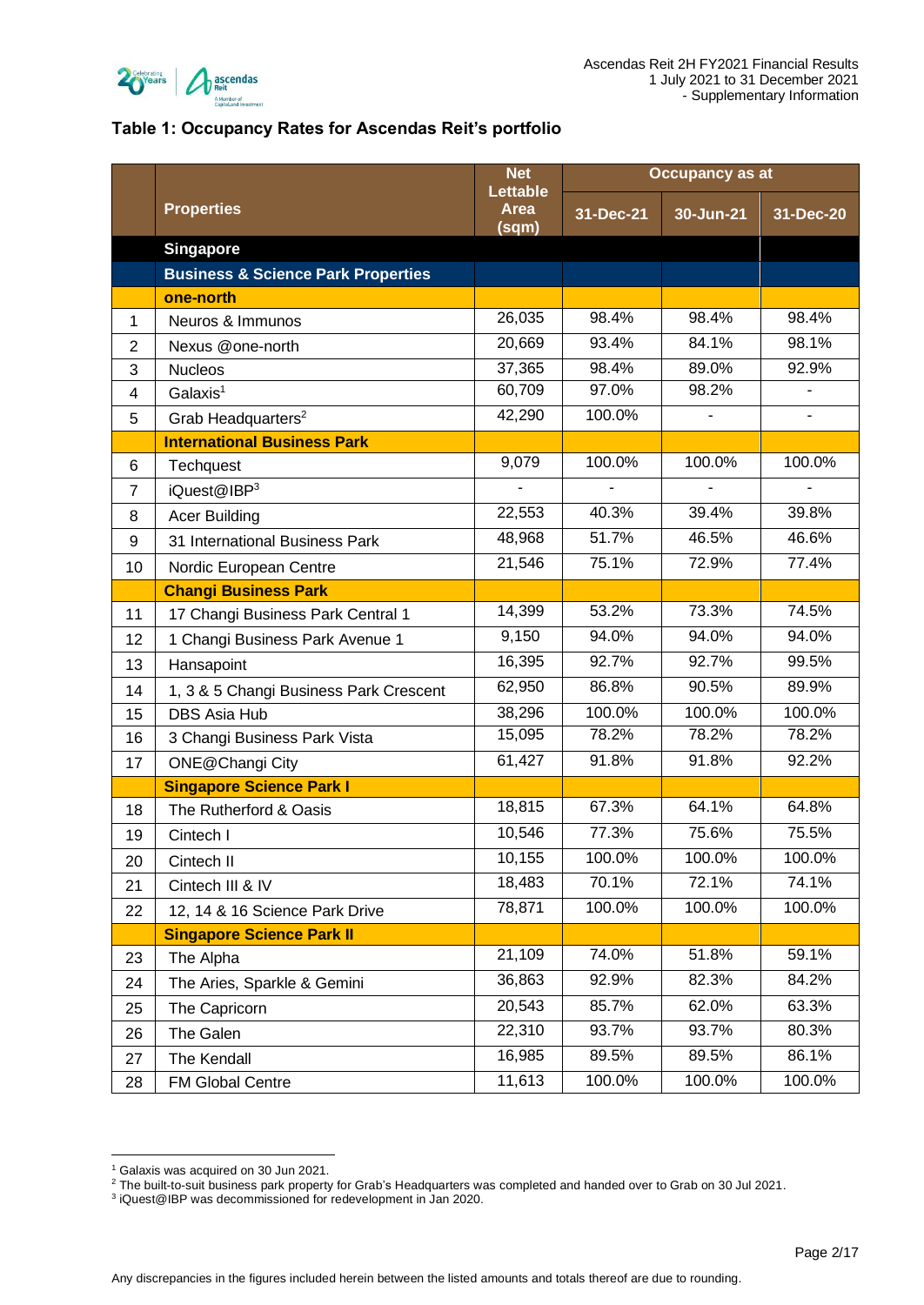

|    | <b>Integrated Development, Amenities &amp;</b><br><b>Retail Properties</b> |         |        |        |        |
|----|----------------------------------------------------------------------------|---------|--------|--------|--------|
| 29 | <b>Courts Megastore</b>                                                    | 28,410  | 100.0% | 100.0% | 100.0% |
| 30 | Giant Hypermart                                                            | 42,178  | 100.0% | 100.0% | 100.0% |
| 31 | Aperia                                                                     | 70,739  | 89.3%  | 88.3%  | 91.9%  |
|    | <b>High-Specifications Industrial Properties</b>                           |         |        |        |        |
| 32 | <b>Techlink</b>                                                            | 36,145  | 74.5%  | 76.8%  | 77.9%  |
| 33 | 10 Toh Guan Road                                                           | 41,322  | 74.0%  | 70.9%  | 70.9%  |
| 34 | <b>Siemens Centre</b>                                                      | 28,000  | 89.9%  | 93.9%  | 99.5%  |
| 35 | Infineon Building                                                          | 27,278  | 100.0% | 100.0% | 100.0% |
| 36 | Techpoint                                                                  | 40,818  | 75.0%  | 84.4%  | 77.9%  |
| 37 | <b>KA Centre</b>                                                           | 13,557  | 91.8%  | 89.9%  | 79.3%  |
| 38 | <b>KA Place</b>                                                            | 6,652   | 63.5%  | 63.5%  | 79.4%  |
| 39 | <b>Pacific Tech Centre</b>                                                 | 19,573  | 76.9%  | 82.1%  | 85.4%  |
| 40 | <b>Techview</b>                                                            | 37,477  | 95.0%  | 81.6%  | 82.3%  |
| 41 | 1 Jalan Kilang                                                             | 6,071   | 92.2%  | 92.2%  | 92.3%  |
| 42 | 30 Tampines Industrial Avenue 3                                            | 9,593   | 100.0% | 100.0% | 100.0% |
| 43 | 31 Ubi Road 1                                                              | 12,976  | 71.2%  | 70.9%  | 72.5%  |
| 44 | <b>Schneider Electric Building</b>                                         | 18,970  | 100.0% | 100.0% | 100.0% |
| 45 | 138 Depot Road                                                             | 26,935  | 82.7%  | 73.6%  | 87.1%  |
| 46 | 2 Changi South Lane                                                        | 20,939  | 100.0% | 100.0% | 100.0% |
| 47 | <b>CGG Veritas Hub</b>                                                     | 8,671   | 100.0% | 100.0% | 100.0% |
| 48 | <b>Corporation Place</b>                                                   | 55,709  | 79.2%  | 75.5%  | 75.4%  |
| 49 | 80 Bendemeer Road                                                          | 35, 155 | 69.7%  | 73.6%  | 65.8%  |
|    | <b>Data Centres</b>                                                        |         |        |        |        |
| 50 | Telepark                                                                   | 24,596  | 100.0% | 100.0% | 99.9%  |
| 51 | Kim Chuan Telecommunications Complex                                       | 25,129  | 100.0% | 100.0% | 100.0% |
| 52 | 38A Kim Chuan Road                                                         | 32,885  | 100.0% | 100.0% | 100.0% |
|    | <b>Light Industrial Properties &amp; Flatted</b><br><b>Factories</b>       |         |        |        |        |
| 53 | Techplace I                                                                | 59,524  | 97.8%  | 90.4%  | 86.6%  |
| 54 | Techplace II                                                               | 83,200  | 94.3%  | 90.1%  | 90.2%  |
| 55 | Osim Headquarters                                                          | 15,068  | 100.0% | 100.0% | 100.0% |
| 56 | 12 Woodlands Loop                                                          | 16,593  | 100.0% | 100.0% | 100.0% |
| 57 | 247 Alexandra Road                                                         | 12,803  | 100.0% | 100.0% | 100.0% |
| 58 | 5 Tai Seng Drive                                                           | 11,290  | 100.0% | 100.0% | 100.0% |
| 59 | 35 Tampines Street 92                                                      | 8,931   | 0.0%   | 0.0%   | 30.2%  |
| 60 | 53 Serangoon North Avenue 4                                                | 10,071  | 100.0% | 80.4%  | 75.2%  |
| 61 | 3 Tai Seng Drive                                                           | 11,761  | 56.3%  | 47.7%  | 41.3%  |
| 62 | 27 Ubi Road 44                                                             |         |        | ä,     | ÷,     |
| 63 | 52 Serangoon North Avenue 4                                                | 11,044  | 100.0% | 100.0% | 100.0% |
| 64 | 25 Ubi Road 44                                                             |         |        |        |        |
| 65 | Tampines Biz-Hub                                                           | 14,100  | 71.9%  | 64.7%  | 64.7%  |

25 Ubi Road 4 and 27 Ubi Road 4 were decommissioned for redevelopment since the quarter ended 30 Jun 2019.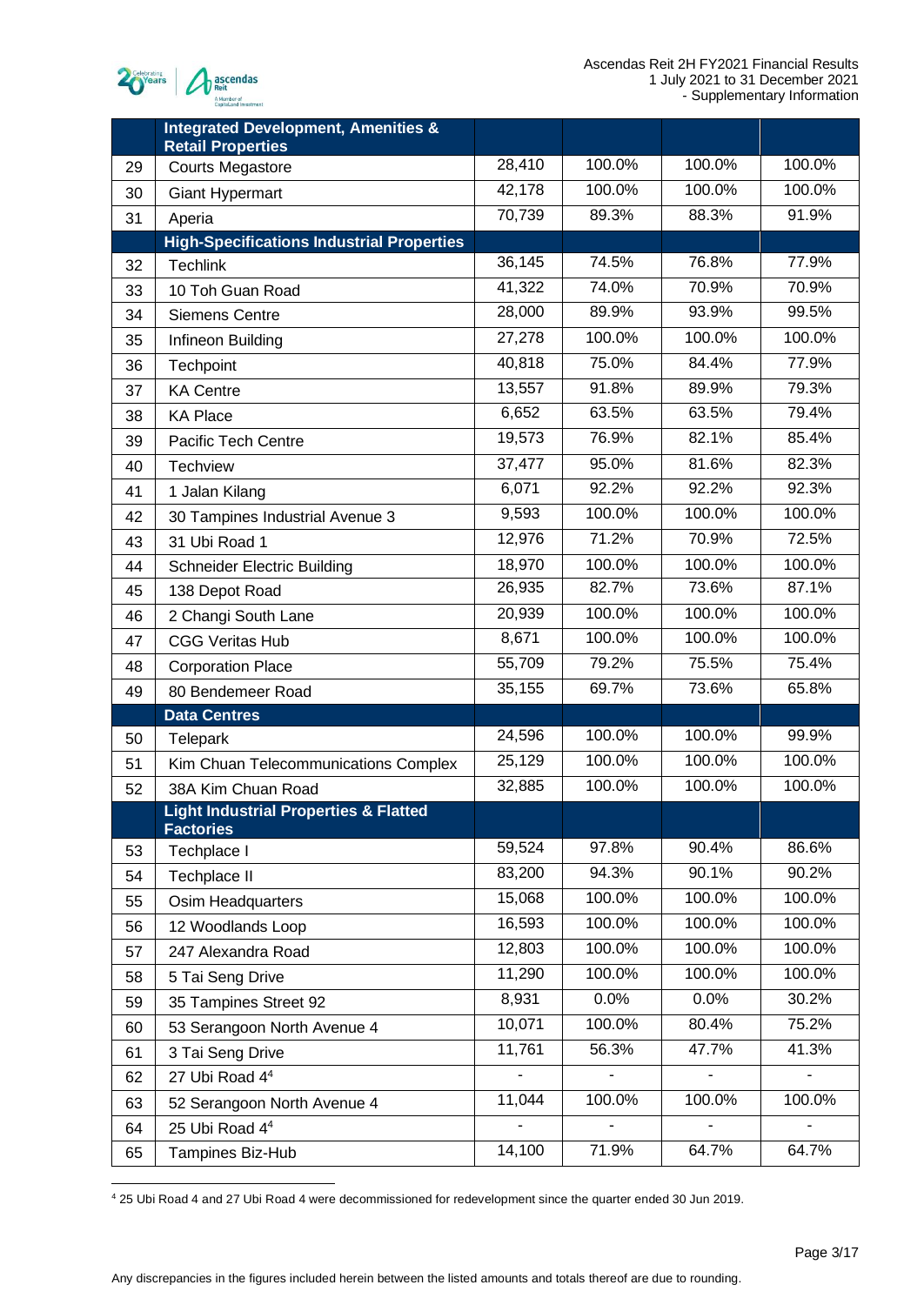

| 66  | Hoya Building                               | 6,282   | 100.0% | 100.0% | 100.0% |
|-----|---------------------------------------------|---------|--------|--------|--------|
| 67  | 37A Tampines Street 92                      | 9,753   | 100.0% | 100.0% | 100.0% |
| 68  | Hamilton Sundstrand Building                | 16,744  | 100.0% | 100.0% | 100.0% |
| 69  | Thales Building (1 & II)                    | 7,772   | 100.0% | 100.0% | 100.0% |
| 70  | Ubi Biz-Hub                                 | 10,688  | 83.1%  | 81.1%  | 96.3%  |
| 71  | 2 Senoko South Road                         | 17,471  | 100.0% | 85.2%  | 100.0% |
| 72  | 18 Woodlands Loop                           | 16,056  | 100.0% | 100.0% | 100.0% |
| 73  | 9 Woodlands Terrace                         | 2,959   | 100.0% | 0.0%   | 100.0% |
| 74  | 11 Woodlands Terrace                        | 2,919   | 100.0% | 100.0% | 100.0% |
| 75  | FoodAxis @ Senoko                           | 44,439  | 92.1%  | 92.1%  | 100.0% |
| 76  | 31 Joo Koon Circle                          | 17,638  | 100.0% | 100.0% | 0.0%   |
|     | <b>Logistics &amp; Distribution Centres</b> |         |        |        |        |
| 77  | 20 Tuas Avenue 1                            | 41,134  | 100.0% | 100.0% | 100.0% |
| 78  | LogisTech                                   | 30,177  | 99.0%  | 97.2%  | 97.2%  |
| 79  | <b>Changi Logistics Centre</b>              | 43,990  | 83.6%  | 75.5%  | 74.6%  |
| 80  | 4 Changi South Lane                         | 15,550  | 96.3%  | 96.3%  | 96.3%  |
| 81  | 40 Penjuru Lane                             | 151,516 | 98.5%  | 98.8%  | 98.8%  |
| 82  | Xilin Districentre A&B                      | 21,226  | 100.0% | 68.6%  | 83.0%  |
| 83  | 20 Tuas Avenue 6                            | 5,085   | 100.0% | 100.0% | 100.0% |
| 84  | Xilin Districentre D                        | 15,753  | 96.1%  | 96.1%  | 96.1%  |
| 85  | 9 Changi South Street 3                     | 23,705  | 95.2%  | 92.2%  | 92.0%  |
| 86  | 5 Toh Guan Road East                        | 23,587  | 99.6%  | 98.0%  | 97.9%  |
| 87  | Xilin Districentre C                        | 13,035  | 93.9%  | 93.9%  | 94.1%  |
| 88  | 19 & 21 Pandan Avenue                       | 71,749  | 100.0% | 100.0% | 100.0% |
| 89  | 1 Changi South Lane                         | 23,528  | 0.0%   | 96.8%  | 96.8%  |
| 90  | Logis Hub @ Clementi                        | 23,107  | 100.0% | 91.0%  | 91.0%  |
| 91  | 21 Jalan Buroh                              | 34,116  | 100.0% | 100.0% | 99.7%  |
| 92  | 21 Changi South Avenue 2                    | 11,440  | 100.0% | 36.1%  | 36.1%  |
| 93  | 15 Changi North Way                         | 28,974  | 100.0% | 100.0% | 100.0% |
| 94  | Pioneer Hub                                 | 80,372  | 99.3%  | 99.3%  | 99.3%  |
| 95  | 71 Alps Avenue                              | 11,003  | 100.0% | 100.0% | 84.6%  |
| 96  | 90 Alps Avenue                              | 26,277  | 100.0% | 100.0% | 100.0% |
|     | <b>Australia</b>                            |         |        |        |        |
|     | <b>Logistics &amp; Distribution Centres</b> |         |        |        |        |
|     | <b>Brisbane, Queensland</b>                 |         |        |        |        |
| 97  | 62 Sandstone Place                          | 9,260   | 100.0% | 100.0% | 100.0% |
| 98  | 92 Sandstone Place                          | 13,725  | 100.0% | 0.0%   | 0.0%   |
| 99  | 95 Gilmore Road                             | 41,318  | 100.0% | 100.0% | 100.0% |
| 100 | 77 Logistics Place                          | 14,296  | 100.0% | 100.0% | 100.0% |
| 101 | 99 Radius Drive                             | 14,592  | 100.0% | 100.0% | 100.0% |
| 102 | 1-7 Wayne Goss Drive                        | 17,907  | 100.0% | 100.0% | 100.0% |
| 103 | Cargo Business Park                         | 8,209   | 80.2%  | 78.2%  | 77.4%  |
|     | <b>Melbourne, Victoria</b>                  |         |        |        |        |
| 104 | 676 - 698 Kororoit Creek Road               | 44,036  | 100.0% | 100.0% | 100.0% |
| 105 | 700 - 718 Kororoit Creek Road               | 28,020  | 100.0% | 100.0% | 100.0% |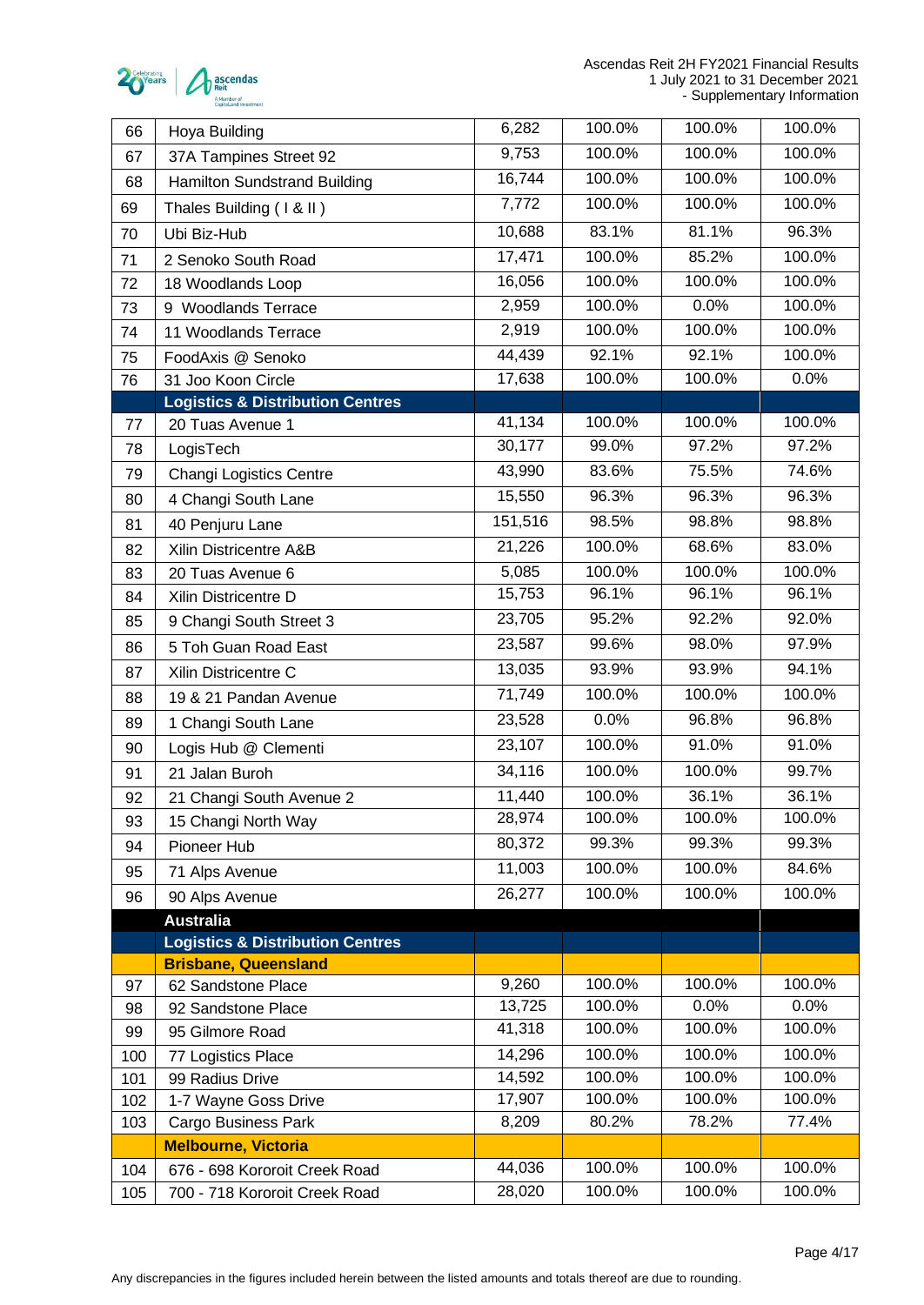

| 106 | 2 - 16 Aylesbury Drive                       | 17,513         | 100.0%          | 100.0%          | 100.0%          |
|-----|----------------------------------------------|----------------|-----------------|-----------------|-----------------|
| 107 | 9 Andretti Court                             | 24,140         | 100.0%          | 100.0%          | 100.0%          |
| 108 | 14 - 28 Ordish Road                          | 28,189         | 100.0%          | 100.0%          | 100.0%          |
| 109 | 31 Permas Way                                | 44,540         | 100.0%          | 100.0%          | 100.0%          |
| 110 | 35 - 61 South Park Drive                     | 32,167         | 100.0%          | 100.0%          | 100.0%          |
| 111 | 162 Australis Drive                          | 23,263         | 100.0%          | 100.0%          | 100.0%          |
| 112 | 81 - 89 Drake Boulevard                      | 14,099         | 100.0%          | 100.0%          | 100.0%          |
| 113 | 52 Fox Drive                                 | 18,041         | 100.0%          | 100.0%          | 100.0%          |
| 114 | 169 - 177 Australis Drive                    | 31,036         | 100.0%          | 100.0%          | 100.0%          |
|     | <b>Perth, Western Australia</b>              |                |                 |                 |                 |
| 115 | 35 Baile Road                                | 20,747         | 100.0%          | 100.0%          | 100.0%          |
|     | <b>Sydney, New South Wales</b>               |                |                 |                 |                 |
| 116 | 484 - 490 Great Western Highway              | 13,304         | 100.0%          | 100.0%          | 100.0%          |
| 117 | 494 - 500 Great Western Highway              | 25,255         | 100.0%          | 100.0%          | 100.0%          |
| 118 | 1 Distribution Place                         | 13,513         | 100.0%          | 53.7%           | 100.0%          |
| 119 | 1 - 15 Kellet Close                          | 23,205         | 100.0%          | 100.0%          | 100.0%          |
| 120 | 1A & 1B Raffles Glade                        | 21,694         | 100.0%          | 100.0%          | 100.0%          |
| 121 | 5 Eucalyptus Place                           | 10,732         | 100.0%          | 100.0%          | 100.0%          |
| 122 | 7 Grevillea Street                           | 51,709         | 100.0%          | 100.0%          | 100.0%          |
| 123 | 16 Kangaroo Avenue                           | 19,918         | 100.0%          | 100.0%          | 100.0%          |
| 124 | 94 Lenore Drive                              | 21,143         | 100.0%          | 100.0%          | 100.0%          |
| 125 | 6 - 20 Clunies Ross Street                   | 38,579         | 100.0%          | 100.0%          | 100.0%          |
|     | <b>Suburban Offices</b>                      |                |                 |                 |                 |
|     | <b>Brisbane, Queensland</b>                  |                |                 |                 |                 |
| 126 | 100 Wickham Street                           | 13,030         | 79.9%           | 79.9%           | 81.1%           |
| 127 | 108 Wickham Street                           | 11,854         | 97.1%           | 96.0%           | 96.0%           |
|     | <b>Melbourne, Victoria</b>                   |                |                 |                 |                 |
| 128 | 254 Wellington Road                          | 17,648         | 100.0%          | 100.0%          | 100.0%          |
|     | <b>Sydney, New South Wales</b>               |                |                 |                 |                 |
| 129 | 197 - 201 Coward Street                      | 22,534         | 91.9%           | 91.9%           | 86.0%           |
| 130 | 1-5 Thomas Holt Drive <sup>5</sup>           | 39,180         | 100.0%          | 100.0%          |                 |
|     | <b>United States</b>                         |                |                 |                 |                 |
|     | <b>Business Park &amp; Office Properties</b> |                |                 |                 |                 |
|     | <b>Portland, Oregon</b>                      |                |                 |                 |                 |
| 131 | 8300 Creekside                               | 5,030          | 75.3%           | 75.3%           | 75.3%           |
| 132 | 8305 Creekside                               | 1,837          | 47.8%           | 70.0%           | 88.6%           |
| 133 | 8405 Nimbus                                  | 4,997          | 100.0%          | 100.0%          | 100.0%          |
|     |                                              | 6,085          | 100.0%          | 100.0%          | 100.0%          |
| 134 | 8500 Creekside                               | 3,340          | 100.0%          | 82.8%           | 78.5%           |
| 135 | 8700-8770 Nimbus                             |                |                 |                 |                 |
| 136 | 9205 Gemini                                  | 3,800          | 100.0%          | 100.0%          | 100.0%          |
|     |                                              |                |                 |                 |                 |
| 137 | 9405 Gemini                                  | 4,382<br>4,565 | 100.0%<br>85.8% | 100.0%<br>75.0% | 100.0%<br>82.4% |

1-5 Thomas Holt Drive was acquired on 13 Jan 2021.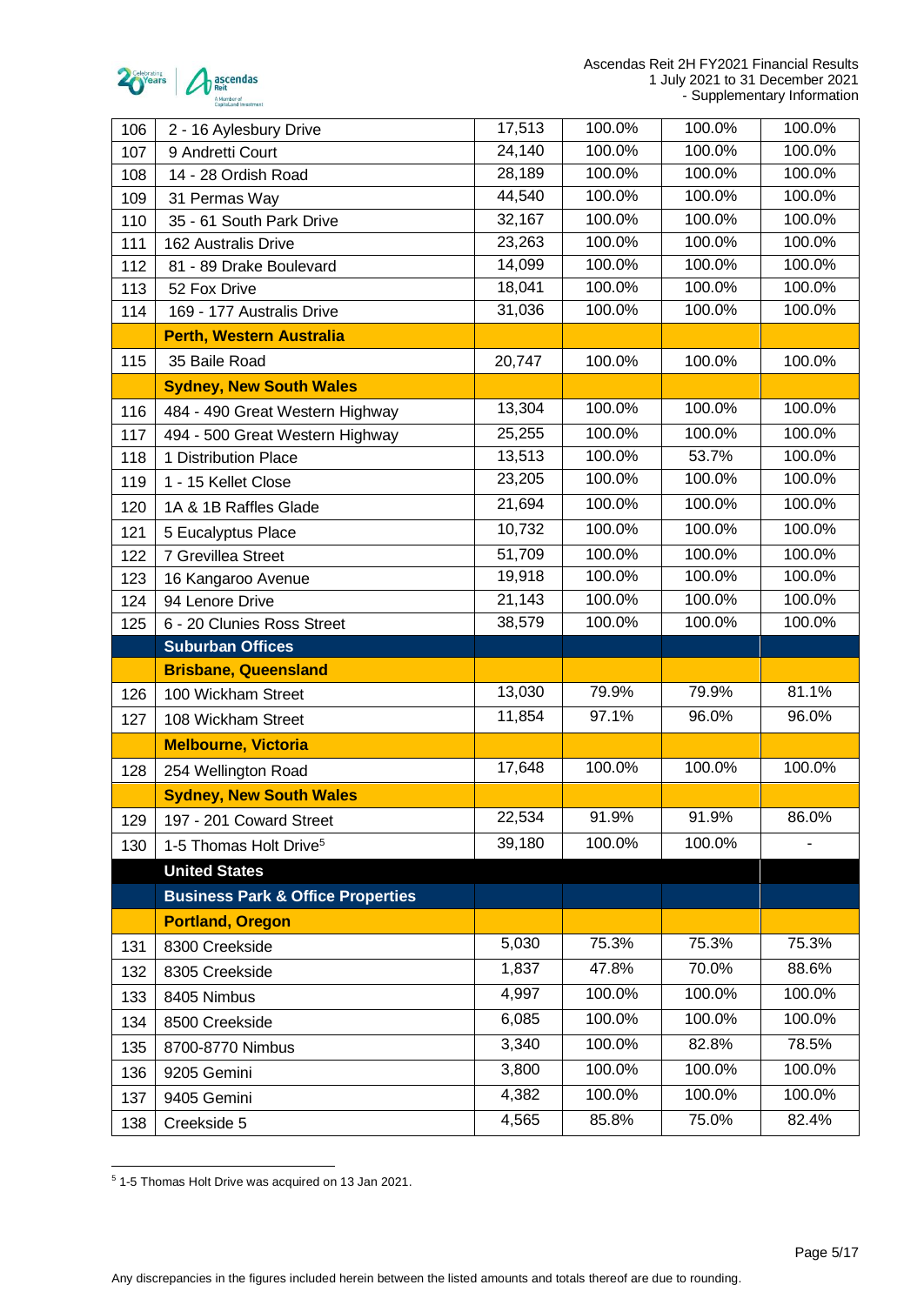

| 139 | Creekside 6                                 | 7,022  | 90.3%  | 85.7%  | 85.7%                    |
|-----|---------------------------------------------|--------|--------|--------|--------------------------|
| 140 | Greenbrier Court <sup>6</sup>               |        |        | 100.0% | 100.0%                   |
| 141 | Parkside                                    | 14,739 | 89.9%  | 90.1%  | 90.1%                    |
| 142 | Ridgeview                                   | 8,708  | 49.4%  | 64.2%  | 64.2%                    |
| 143 | The Atrium                                  | 15,907 | 87.4%  | 88.7%  | 87.1%                    |
| 144 | The Commons                                 | 6,360  | 75.9%  | 63.2%  | 64.4%                    |
| 145 | Waterside                                   | 11,752 | 83.1%  | 94.9%  | 94.9%                    |
|     | <b>Raleigh, North Carolina</b>              |        |        |        |                          |
| 146 | 5200 East & West Paramount Parkway          | 29,478 | 88.3%  | 88.3%  | 88.3%                    |
| 147 | Perimeter One                               | 18,952 | 100.0% | 100.0% | 94.8%                    |
| 148 | Perimeter Two                               | 19,220 | 93.8%  | 97.5%  | 97.5%                    |
| 149 | <b>Perimeter Three</b>                      | 22,863 | 83.2%  | 100.0% | 100.0%                   |
| 150 | <b>Perimeter Four</b>                       | 17,855 | 100.0% | 100.0% | 100.0%                   |
|     | <b>San Diego, California</b>                |        |        |        |                          |
| 151 | 10020 Pacific Mesa Boulevard                | 29,543 | 100.0% | 100.0% | 100.0%                   |
| 152 | 15051 Avenue of Science                     | 6,500  | 100.0% | 100.0% | 100.0%                   |
| 153 | 15073 Avenue of Science                     | 4,497  | 100.0% | 100.0% | 100.0%                   |
| 154 | 15231, 15253, 15333 Avenue of Science       | 16,553 | 63.2%  | 58.4%  | 63.2%                    |
| 155 | 15378 Avenue of Science                     | 6,391  | 100.0% | 100.0% | 100.0%                   |
| 156 | 15435 & 15445 Innovation Drive              | 9,536  | 93.1%  | 93.1%  | 93.1%                    |
| 157 | 5005 & 5010 Wateridge                       | 16,051 | 100.0% | 100.0% | 100.0%                   |
| 158 | 6055 Lusk Boulevard                         | 8,640  | 100.0% | 100.0% | 100.0%                   |
|     | San Francisco, California                   |        |        |        |                          |
| 159 | 505 Brannan Street                          | 13,935 | 100.0% | 100.0% | 100.0%                   |
| 160 | 510 Townsend Street                         | 27,437 | 100.0% | 100.0% | 100.0%                   |
|     | <b>Logistics &amp; Distribution Centres</b> |        |        |        |                          |
|     | Kansas City, Kansas/Missouri <sup>7</sup>   |        |        |        |                          |
| 161 | Continental Can                             | 15,946 | 100.0% |        |                          |
| 162 | <b>Crossroads Distribution Center</b>       | 16,259 | 100.0% |        |                          |
| 163 | Lackman Business Center 1-3                 | 32,336 | 100.0% |        |                          |
| 164 | Lackman Business Center 4                   | 6,800  | 100.0% |        |                          |
| 165 | Airworld 1                                  | 18,580 | 100.0% | Ξ.     | $\overline{\phantom{a}}$ |
| 166 | Airworld 2                                  | 13,961 | 100.0% |        |                          |
| 167 | Levee                                       | 22,125 | 100.0% |        |                          |
| 168 | North Topping                               | 11,066 | 100.0% |        |                          |
| 169 | Quebec                                      | 28,935 | 100.0% |        |                          |
| 170 | Saline                                      | 11,073 | 100.0% |        |                          |
| 171 | Warren                                      | 23,826 | 100.0% |        |                          |

Greenbrier Court was decommissioned for major refurbishment work in Jul 2021.

 $^7$  The Logistics & Distribution Centres in Kansas City, United States were acquired on 5 Nov 2021.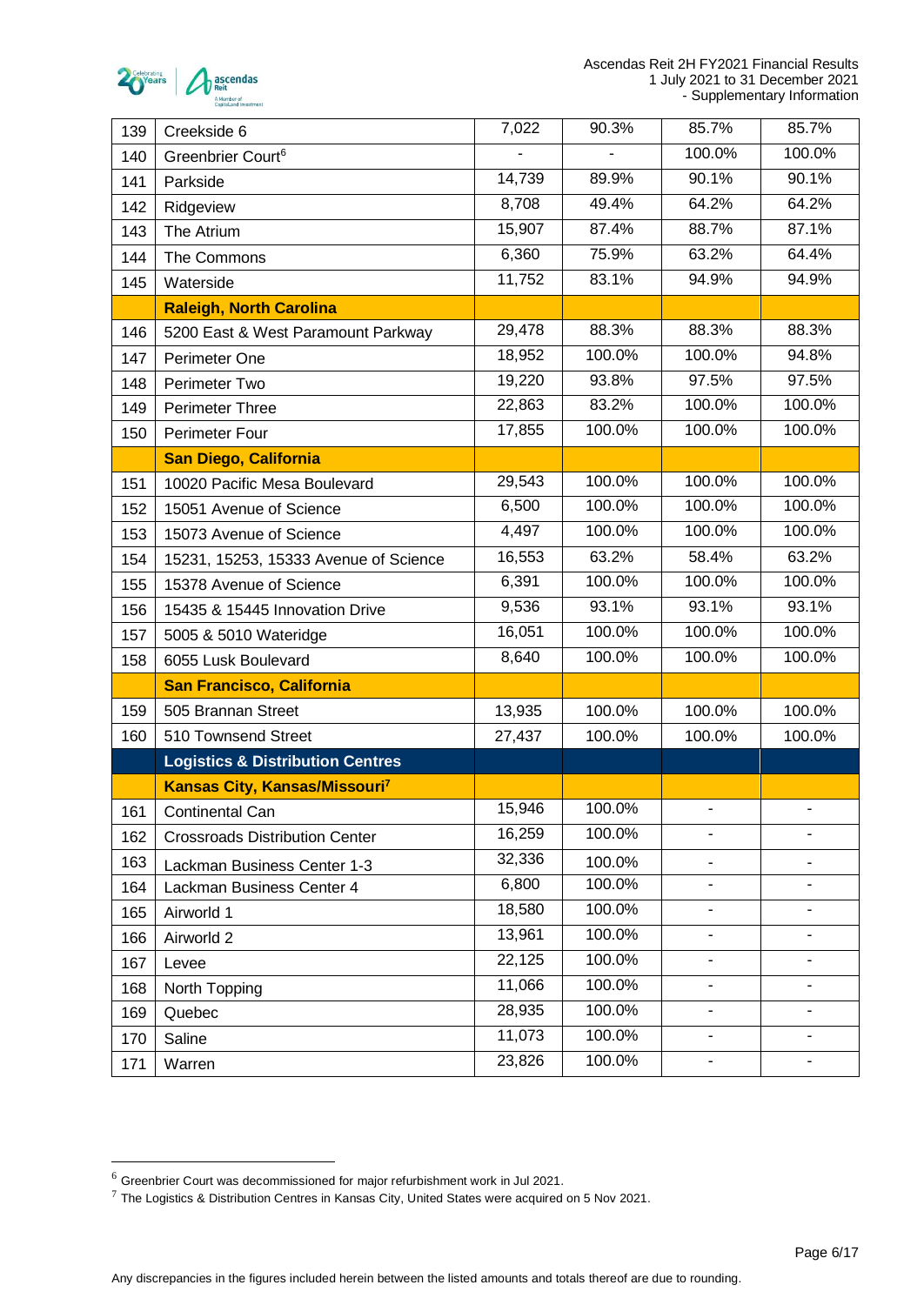

|     | <b>United Kingdom / Europe</b>              |        |        |        |        |
|-----|---------------------------------------------|--------|--------|--------|--------|
|     | <b>Logistics &amp; Distribution Centres</b> |        |        |        |        |
|     | <b>East England, United Kingdom</b>         |        |        |        |        |
| 172 | Market Garden Road                          | 13,016 | 100.0% | 100.0% | 100.0% |
|     | <b>East Midlands, United Kingdom</b>        |        |        |        |        |
| 173 | Common Road                                 | 47,298 | 100.0% | 100.0% | 100.0% |
| 174 | Units 1-5, Export Drive                     | 2,785  | 100.0% | 100.0% | 100.0% |
|     | <b>North West England, United Kingdom</b>   |        |        |        |        |
| 175 | Astmoor Road                                | 45,043 | 100.0% | 100.0% | 100.0% |
| 176 | Transpennine 200                            | 8,522  | 0.0%   | 100.0% | 100.0% |
| 177 | Leacroft Road                               | 8,388  | 100.0% | 100.0% | 100.0% |
| 178 | Hawleys Lane                                | 35,104 | 100.0% | 100.0% | 100.0% |
| 179 | 8 Leacroft Road                             | 8,432  | 100.0% | 100.0% | 100.0% |
|     | <b>South East England, United Kingdom</b>   |        |        |        |        |
| 180 | <b>Howard House</b>                         | 20,611 | 100.0% | 100.0% | 100.0% |
| 181 | Units 1-2, Tower Lane                       | 7,572  | 100.0% | 100.0% | 100.0% |
| 182 | Lodge Road                                  | 12,025 | 100.0% | 100.0% | 100.0% |
|     | <b>West Midlands, United Kingdom</b>        |        |        |        |        |
| 183 | Eastern Avenue                              | 15,994 | 100.0% | 100.0% | 100.0% |
| 184 | Vernon Road                                 | 25,701 | 100.0% | 100.0% | 100.0% |
| 185 | 1 Sun Street                                | 24,929 | 100.0% | 100.0% | 100.0% |
| 186 | The Triangle                                | 28,917 | 100.0% | 100.0% | 100.0% |
| 187 | Unit 103, Stonebridge Cross Business Park   | 1,233  | 100.0% | 100.0% | 100.0% |
| 188 | Unit 302, Stonebridge Cross Business Park   | 21,499 | 100.0% | 100.0% | 100.0% |
| 189 | Unit 401, Stonebridge Cross Business Park   | 6,265  | 100.0% | 100.0% | 100.0% |
| 190 | Unit 402, Stonebridge Cross Business Park   | 5,037  | 100.0% | 100.0% | 100.0% |
| 191 | Unit 404, Stonebridge Cross Business Park   | 5,045  | 100.0% | 100.0% | 100.0% |
| 192 | Unit 1, Wellesbourne Distribution Park      | 21,243 | 100.0% | 100.0% | 100.0% |
| 193 | Unit 2, Wellesbourne Distribution Park      | 12,282 | 100.0% | 100.0% | 100.0% |
| 194 | Unit 3, Wellesbourne Distribution Park      | 19,552 | 100.0% | 100.0% | 100.0% |
| 195 | Unit 4, Wellesbourne Distribution Park      | 4,774  | 100.0% | 100.0% | 100.0% |
| 196 | Unit 5, Wellesbourne Distribution Park      | 6,146  | 100.0% | 100.0% | 0.0%   |
| 197 | Unit 8, Wellesbourne Distribution Park      | 8,759  | 100.0% | 100.0% | 100.0% |
| 198 | Unit 13, Wellesbourne Distribution Park     | 5,618  | 0.0%   | 0.0%   | 0.0%   |
| 199 | Unit 14, Wellesbourne Distribution Park     | 9,887  | 100.0% | 100.0% | 100.0% |
| 200 | Unit 16, Wellesbourne Distribution Park     | 1,598  | 100.0% | 100.0% | 100.0% |
| 201 | Unit 17, Wellesbourne Distribution Park     | 971    | 100.0% | 100.0% | 100.0% |
| 202 | Unit 18, Wellesbourne Distribution Park     | 891    | 100.0% | 100.0% | 0.0%   |
| 203 | Unit 19, Wellesbourne Distribution Park     | 835    | 100.0% | 100.0% | 100.0% |
| 204 | Unit 20, Wellesbourne Distribution Park     | 3,157  | 0.0%   | 0.0%   | 100.0% |
| 205 | Unit 21, Wellesbourne Distribution Park     | 3,064  | 100.0% | 100.0% | 100.0% |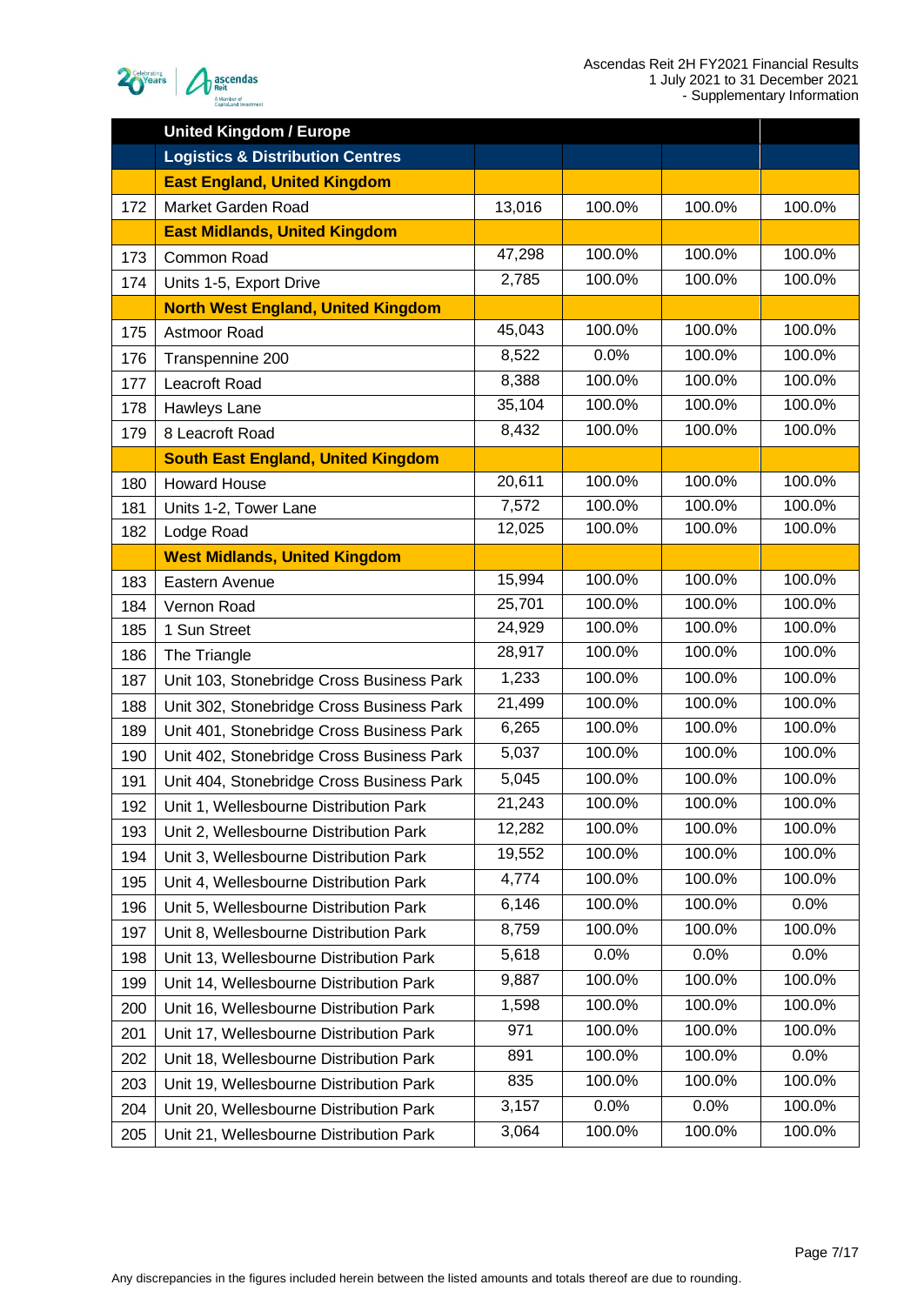



|     | <b>Yorkshire and the Humber, United</b><br><b>Kingdom</b> |           |        |        |                          |
|-----|-----------------------------------------------------------|-----------|--------|--------|--------------------------|
| 206 | 12 Park Farm Road                                         | 23,454    | 100.0% | 100.0% | 100.0%                   |
| 207 | Units 1a, 1b, 2 & 3, Upwell Street                        | 14,065    | 100.0% | 100.0% | 100.0%                   |
| 208 | Unit 3, Brookfields Way                                   | 18,341    | 100.0% | 100.0% | 100.0%                   |
| 209 | Lowfields Way                                             | 11,549    | 100.0% | 100.0% | 100.0%                   |
|     | Data Centres <sup>8</sup>                                 |           |        |        |                          |
|     | <b>Amsterdam, The Netherlands</b>                         |           |        |        |                          |
| 210 | Cateringweg                                               | 5,683     | 100.0% | 100.0% |                          |
| 211 | Gyroscoopweg                                              | 5,254     | 100.0% | 100.0% |                          |
| 212 | Paul van Vlissingenstraat                                 | 6,158     | 100.0% | 100.0% |                          |
|     | <b>Geneva, Switzerland</b>                                |           |        |        |                          |
| 213 | Chemin de L'Epinglier                                     | 6,114     | 100.0% | 100.0% | $\blacksquare$           |
|     | <b>London, United Kingdom</b>                             |           |        |        |                          |
| 214 | Welwyn Garden City                                        | 10,541    | 100.0% | 100.0% |                          |
| 215 | <b>Cressex Business Park</b>                              | 1,953     | 62.4%  | 62.4%  |                          |
| 216 | Croydon                                                   | 5,133     | 89.5%  | 89.5%  |                          |
|     | <b>Manchester, United Kingdom</b>                         |           |        |        |                          |
| 217 | Reynolds House                                            | 3,532     | 100.0% | 100.0% | $\overline{\phantom{0}}$ |
|     | <b>Paris, France</b>                                      |           |        |        |                          |
| 218 | Montigny-le-Bretonneux                                    | 9,714     | 100.0% | 100.0% |                          |
| 219 | <b>Bièvres</b>                                            | 5,573     | 100.0% | 100.0% |                          |
| 220 | Saclay                                                    | 1,982     | 100.0% | 100.0% | ÷,                       |
|     | <b>Portfolio Total</b>                                    | 4,451,944 | 93.2%  | 91.3%  | 91.7%                    |

<sup>&</sup>lt;sup>8</sup> The Data Centres in the United Kingdom and Europe were acquired on 17 Mar 2021. The net lettable area figures are based on data hall space.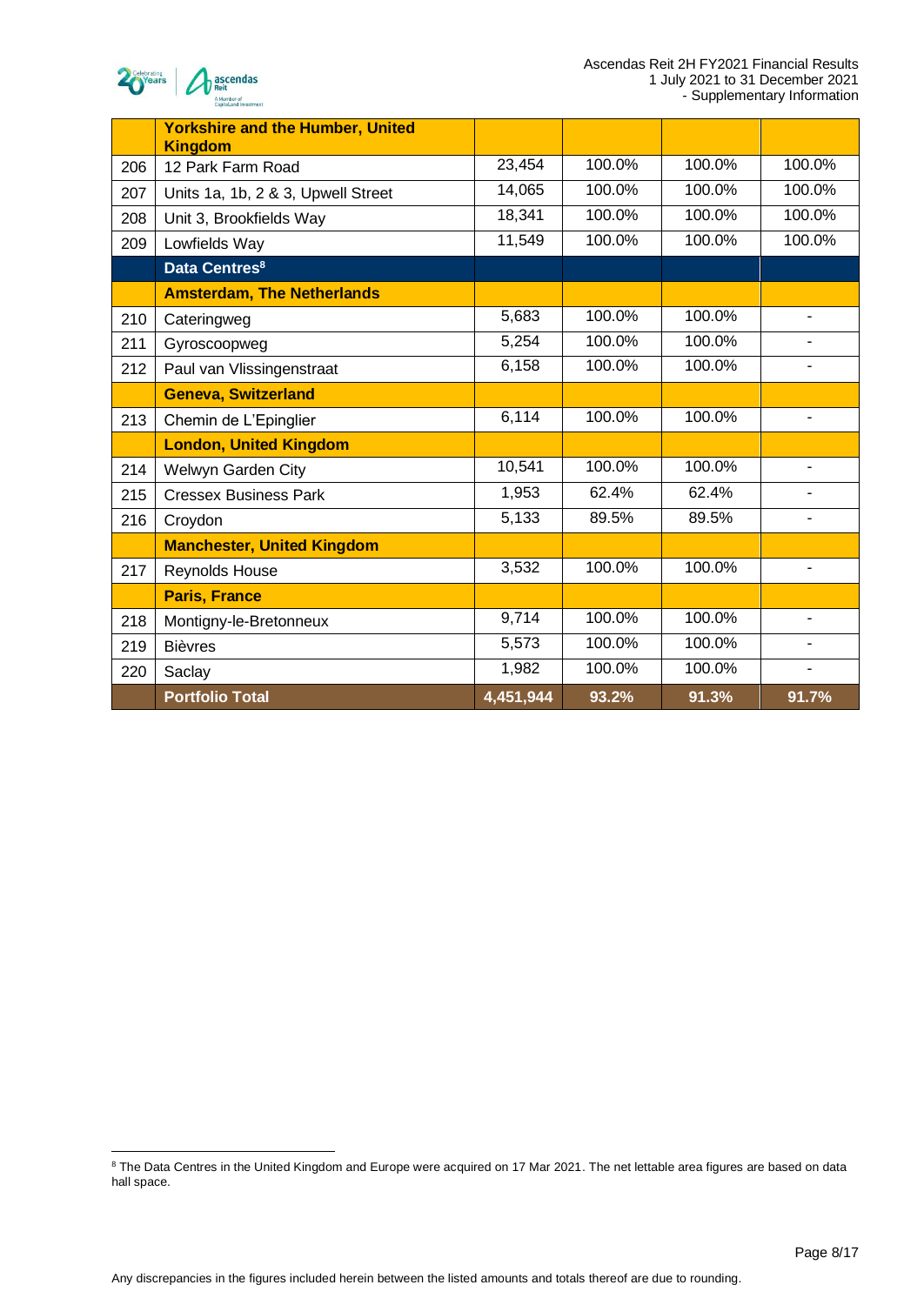

## <span id="page-8-0"></span>**Table 2: Ascendas Reit Singapore gross rental rates for the six months ended 31 December 2021**

| <b>Sector</b>                                                                  | <b>Ascendas Reit's</b><br>(psf per month) | Market <sup>(1)</sup> |         |               |
|--------------------------------------------------------------------------------|-------------------------------------------|-----------------------|---------|---------------|
|                                                                                | Range                                     | (psf per month)       |         |               |
| <b>Business &amp;</b><br>Science Park<br><b>Properties (Rest</b><br>of island) | $$2.50 - $5.30$                           | \$4.22                | S\$4.05 | \$3.65        |
| Business &<br><b>Science Park</b><br><b>Properties (City</b><br>fringe)        | $$5.50 - $7.20$                           | \$6.00                | \$5.80  | \$5.90        |
| High-<br><b>Specifications</b><br>Industrial<br>Properties                     | $$2.00 - $4.55$                           | \$3.03                | \$2.70  | \$3.35        |
| Light Industrial &<br><b>Flatted Factories</b>                                 | \$0.50-\$3.00                             | \$1.66                | \$1.65  | $$1.54^{(3)}$ |
| Logistics &<br><b>Distribution</b><br>Centres                                  | $$0.98 - $1.84$                           | S\$1.22               | \$1.10  | $$1.66^{(4)}$ |

Notes:

(1) Source: CBRE data

(2) Ascendas Reit's rates are based on the weighted average of gross rental rates for new leases, expansions, and renewals

(3) S\$1.54 psf per month for ground floor space. S\$1.19 psf per month achieved for upper floor space

(4) S\$1.66 psf per month for ground floor space. S\$1.24 psf per month achieved for upper floor space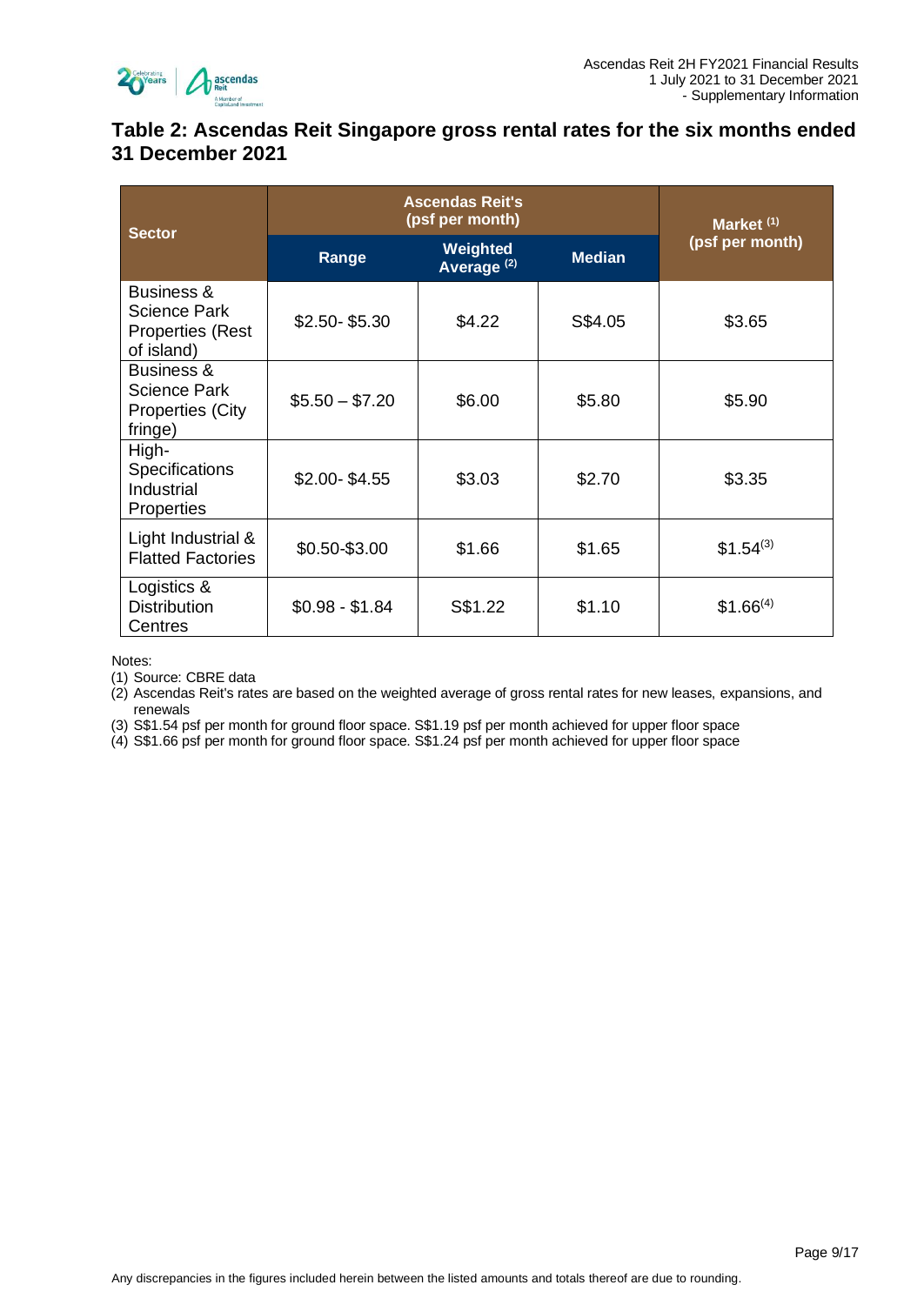



# <span id="page-9-0"></span>**Figure 3: Existing Singapore industrial space stock of 50.73 million sqm**

Source: JTC's Fourth Quarter 2021 Quarterly Market Report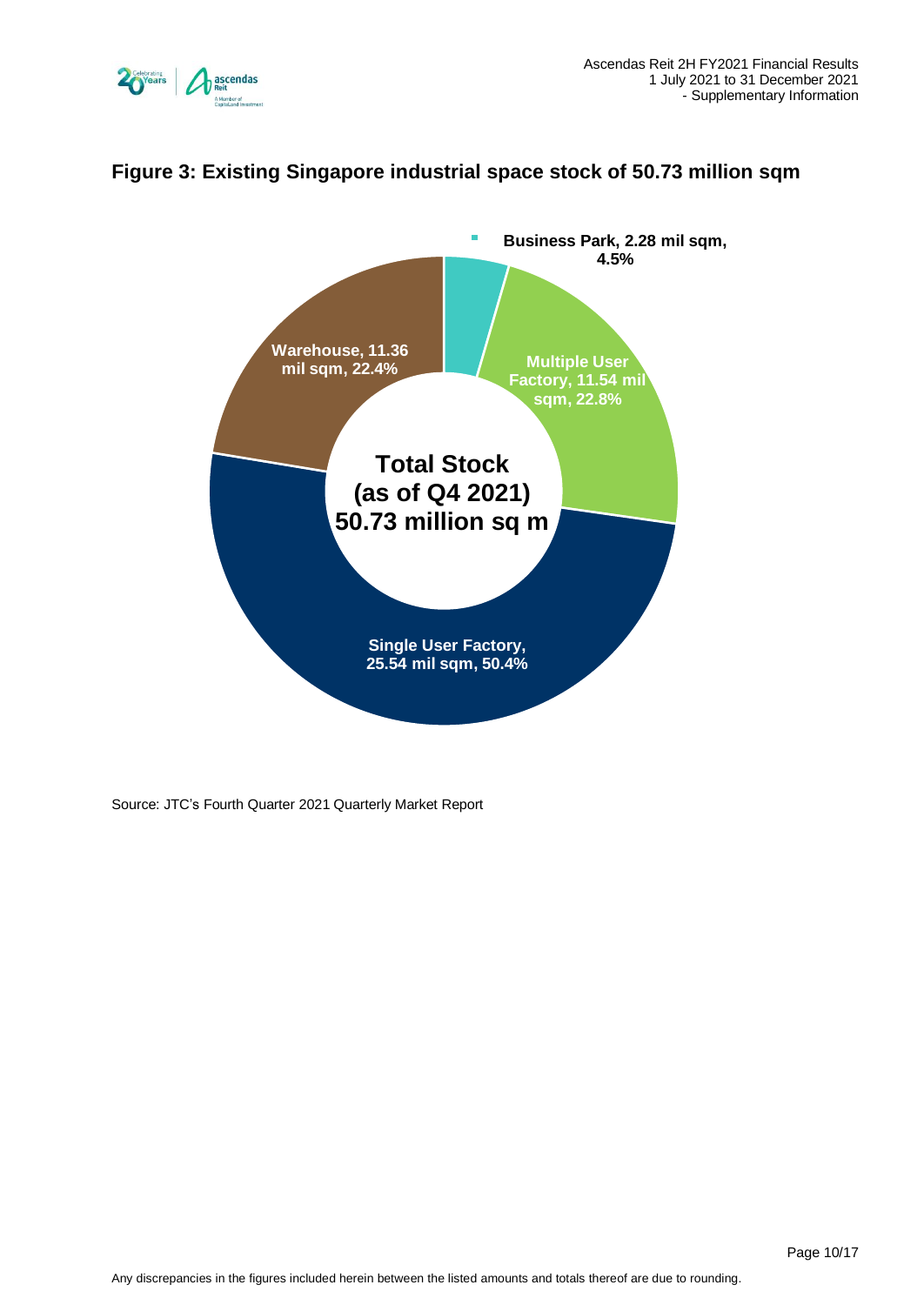

# <span id="page-10-0"></span>**Table 4: Sector Performance**

Net Property Income for 6 months ended 31 December 2021 and 31 December 2020

|                                                                         |     |                   | Group (1)         |                 |              |
|-------------------------------------------------------------------------|-----|-------------------|-------------------|-----------------|--------------|
|                                                                         |     | <b>Actual</b>     | <b>Actual</b>     |                 |              |
|                                                                         |     | 2H FY2021         | 2H FY2020         | Variance        | Variance     |
|                                                                         |     | S\$'000           | S\$'000           | S\$'000         | %            |
| <b>SINGAPORE</b><br><b>Notes</b>                                        |     |                   |                   |                 |              |
| <b>Gross Revenue</b>                                                    |     |                   |                   |                 |              |
| <b>Business &amp; Science Park Properties</b>                           |     | 187,508           | 155,541           | 31,967          | 20.6%        |
| <b>High-Specifications Industrial Properties</b>                        |     | 72,147            | 72,584            | (437)           | $(0.6\%)$    |
| Light Industrial Properties & Flatted Factories                         |     | 44,305            | 43,330            | 975             | 2.3%         |
| Logistics & Distribution Centres                                        |     | 55,307            | 56,693            | (1,386)         | $(2.4\%)$    |
| Integrated Development, Amenities and Retail Properties                 |     | 30,256            | 31,296            | (1,040)         | (3.3%)       |
| <b>Data Centres</b>                                                     |     | 22,018            | 22,131            | (113)           | $(0.5\%)$    |
|                                                                         | (2) | 411,541           | 381,575           | 29,966          | 7.9%         |
|                                                                         |     |                   |                   |                 |              |
| <b>Property Expenses</b>                                                |     |                   |                   |                 |              |
| <b>Business &amp; Science Park Properties</b>                           |     | (47,690)          | (45, 106)         | (2,584)         | 5.7%         |
| High-Specifications Industrial Properties                               |     | (22, 142)         | (21, 316)         | (826)           | 3.9%         |
| Light Industrial Properties & Flatted Factories                         |     | (13, 327)         | (12, 759)         | (568)           | 4.5%         |
| Logistics & Distribution Centres                                        |     | (17,688)          | (17,681)          | (7)             | 0.0%         |
| Integrated Development, Amenities and Retail Properties                 |     | (6, 876)          | (8, 719)          | 1,843           | $(21.1\%)$   |
| Data Centres                                                            |     | (1,901)           | (2,592)           | 691             | (26.7%)      |
|                                                                         | (3) | (109, 624)        | (108, 173)        | (1, 451)        | 1.3%         |
|                                                                         |     |                   |                   |                 |              |
| <b>Net Property Income</b>                                              |     |                   |                   |                 |              |
| <b>Business &amp; Science Park Properties</b>                           |     | 139,818           | 110,435           | 29,383          | 26.6%        |
| <b>High-Specifications Industrial Properties</b>                        |     | 50,005            | 51,268            | (1,263)         | (2.5%)       |
| Light Industrial Properties & Flatted Factories                         |     | 30,978            | 30,572            | 406             | 1.3%         |
| Logistics & Distribution Centres                                        |     | 37,619            | 39,012            | (1, 393)<br>803 | (3.6%)       |
| Integrated Development, Amenities and Retail Properties<br>Data Centres |     | 23,380            | 22,577            |                 | 3.6%<br>3.0% |
|                                                                         | (2) | 20,117<br>301,917 | 19,539<br>273,403 | 578<br>28,514   | 10.4%        |
|                                                                         |     |                   |                   |                 |              |
|                                                                         |     |                   |                   |                 |              |
| <b>AUSTRALIA</b>                                                        |     |                   |                   |                 |              |
| Gross Revenue                                                           |     | 72,968            | 61,581            | 11,387          | 32.3%        |
| <b>Property Expenses</b>                                                |     | (15,094)          | (13,038)          | (2,056)         | $(32.0\%)$   |
| <b>Net Property Income</b>                                              | (4) | 57,874            | 48.543            | 9,331           | 19.2%        |
|                                                                         |     |                   |                   |                 |              |
| <b>UK/EUROPE</b>                                                        |     |                   |                   |                 |              |
| Gross Revenue                                                           |     | 71,072            | 22,513            | 48,559          | n.m          |
| <b>Property Expenses</b>                                                |     | (17,309)          | (776)             | (16, 533)       | n.m          |
| <b>Net Property Income</b>                                              | (5) | 53,763            | 21,737            | 32,026          | 147.3%       |
|                                                                         |     |                   |                   |                 |              |
| <b>UNITED STATES</b>                                                    |     |                   |                   |                 |              |
| Gross Revenue                                                           |     | 84,921            | 62,557            | 22,364          | 38.9%        |
| <b>Property Expenses</b>                                                |     | (23, 313)         | (18,036)          | (5,277)         | (53.2%)      |
| <b>Net Property Income</b>                                              | (6) | 61,608            | 44,521            | 17,087          | 38.4%        |
|                                                                         |     |                   |                   |                 |              |
| <b>Total Net Property Income</b>                                        |     | 475,162           | 388,204           | 86,958          | 22.4%        |
|                                                                         |     |                   |                   |                 |              |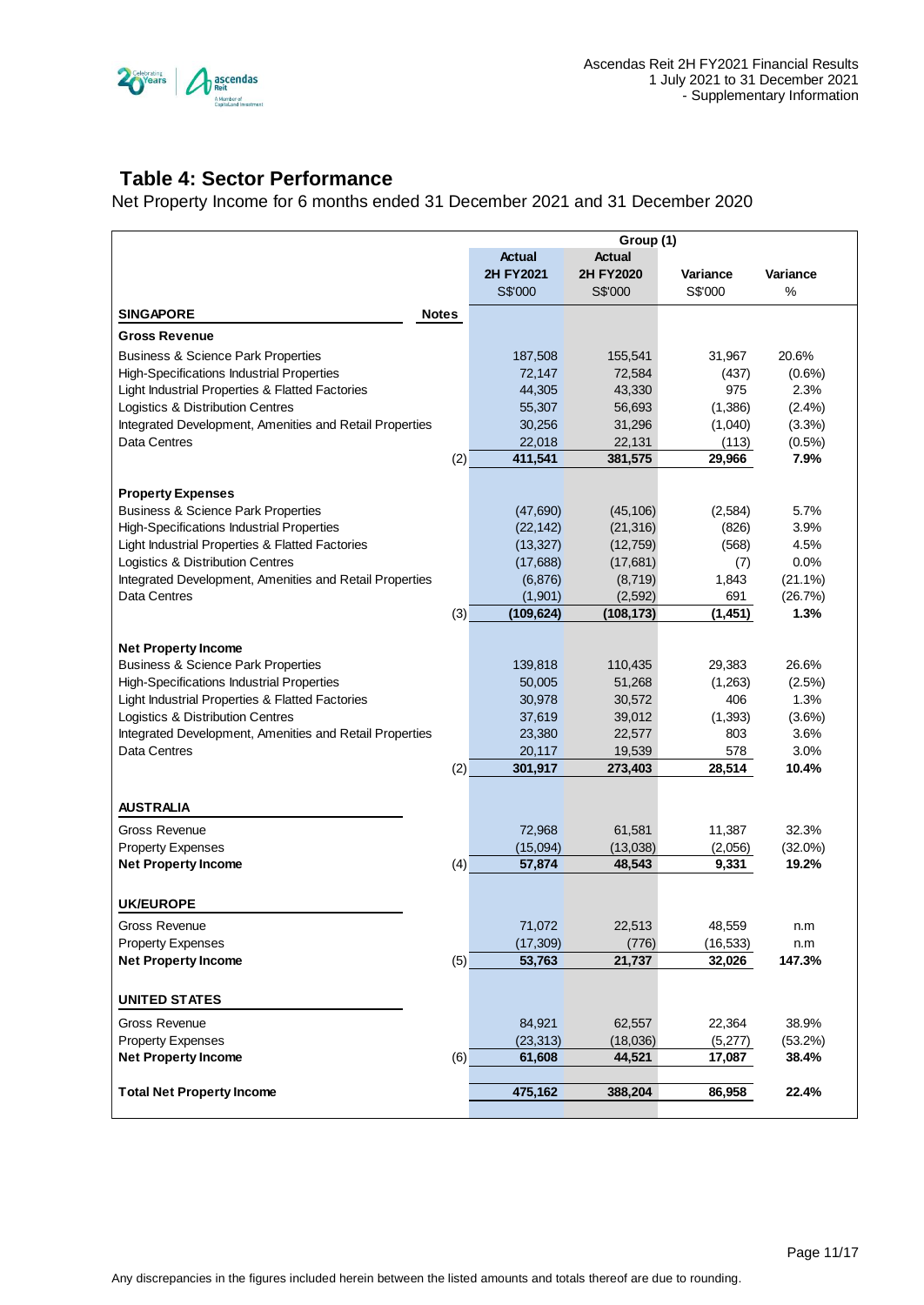

## **Table 4: Sector Performance**

#### **Notes:**

- (1) The Group had 220 properties as at 31 Dec 2021 and 200 properties as at 31 Dec 2020. Since Dec 2020, the Group had completed (i) the acquisition of 1 - 5 Thomas Holt Drive, Sydney, Australia in Jan 2021; (ii) the acquisition of 11 data centres in Europe in Mar 2021; (iii) the divestment of 11 Changi North Way, Singapore in April 2021; (iv) the divestment of 1314 Ferntree Gully Road, Melbourne, Australia in June 2021; (v) the acquisition of Galaxis, Singapore in Jun 2021, (vi) the divestment of 82 Noosa Street and 62 Stradbroke Street, Brisbane, Australia in Jul 2021; (vii) the completion of the development of Grab Headquarters, Singapore in Jul 2021; (viii) the acquisition of 11 logistics properties, Kansas City, the United States in Nov 2021; and (ix) the divestment of 1 Science Park Drive, Singapore in Nov 2021.
- (2) The increase in gross revenue and NPI is mainly due to the six-months contribution from the acquisition of Galaxis, Singapore in Jun 2021.
- (3) 2H FY2021 property operating expenses increased mainly due to higher net utility costs partially offset by the one-off government grant expenses relating to property tax in 2H FY2020.
- (4) Higher NPI is mainly contributed by the completion of 254 Wellington Road in Sep 2020 and acquisition of 1 - 5 Thomas Holt Drive in Jan 2021.
- (5) Higher NPI is mainly contributed by the acquisition of 11 data centres across Europe in Mar 2021.
- (6) Higher NPI is mainly contributed by the two office properties in San Francisco acquired in Nov 2020 as well as the 11 logistics properties in Kansas City acquired in Nov 2021.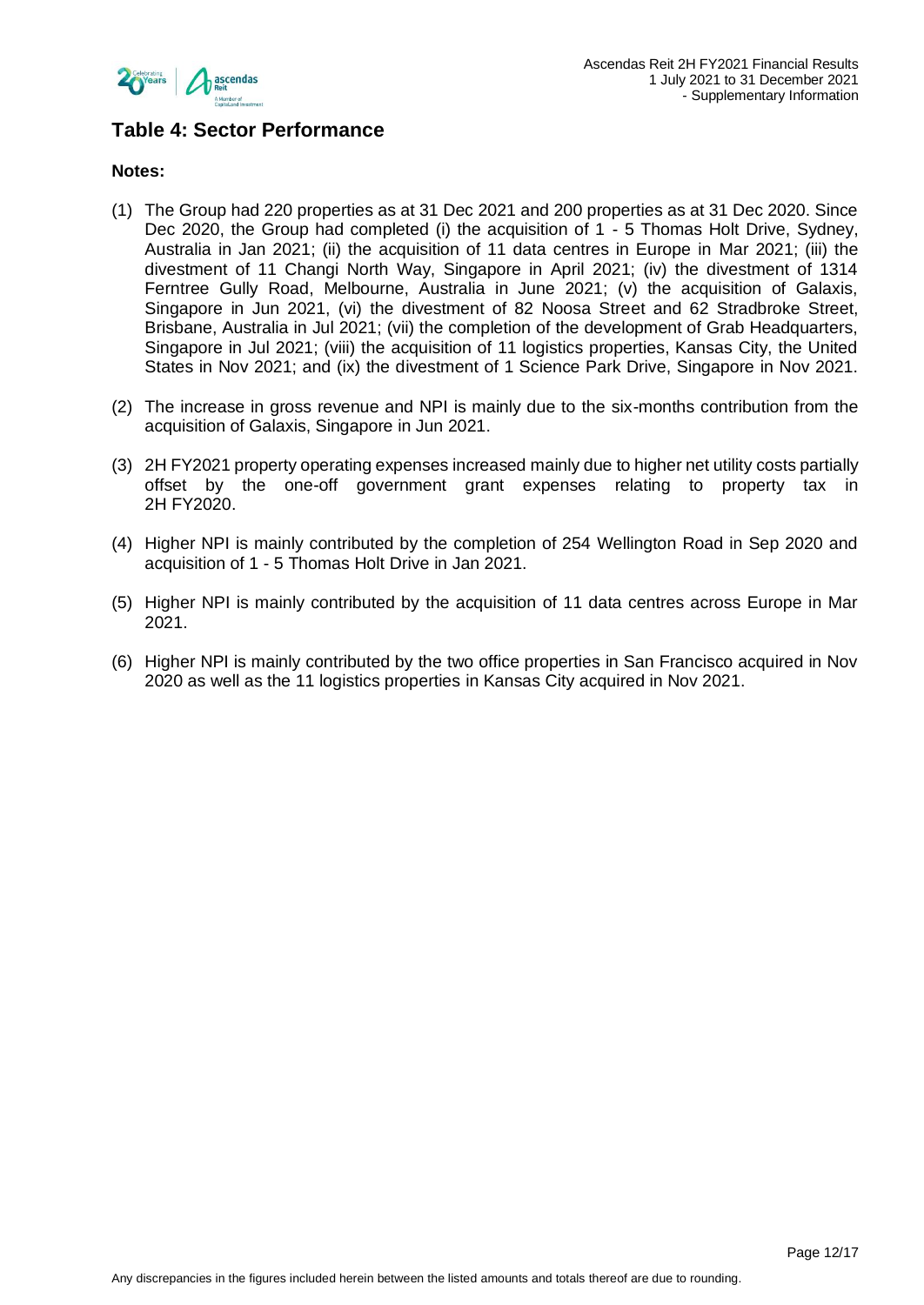

# <span id="page-12-0"></span>**Figure 5a: Ascendas Reit Portfolio by Gross Revenue - Tenant Industry Mix**



#### **Figure 5b: Ascendas Reit Portfolio by Gross Revenue - Tenants' Country of Origin**

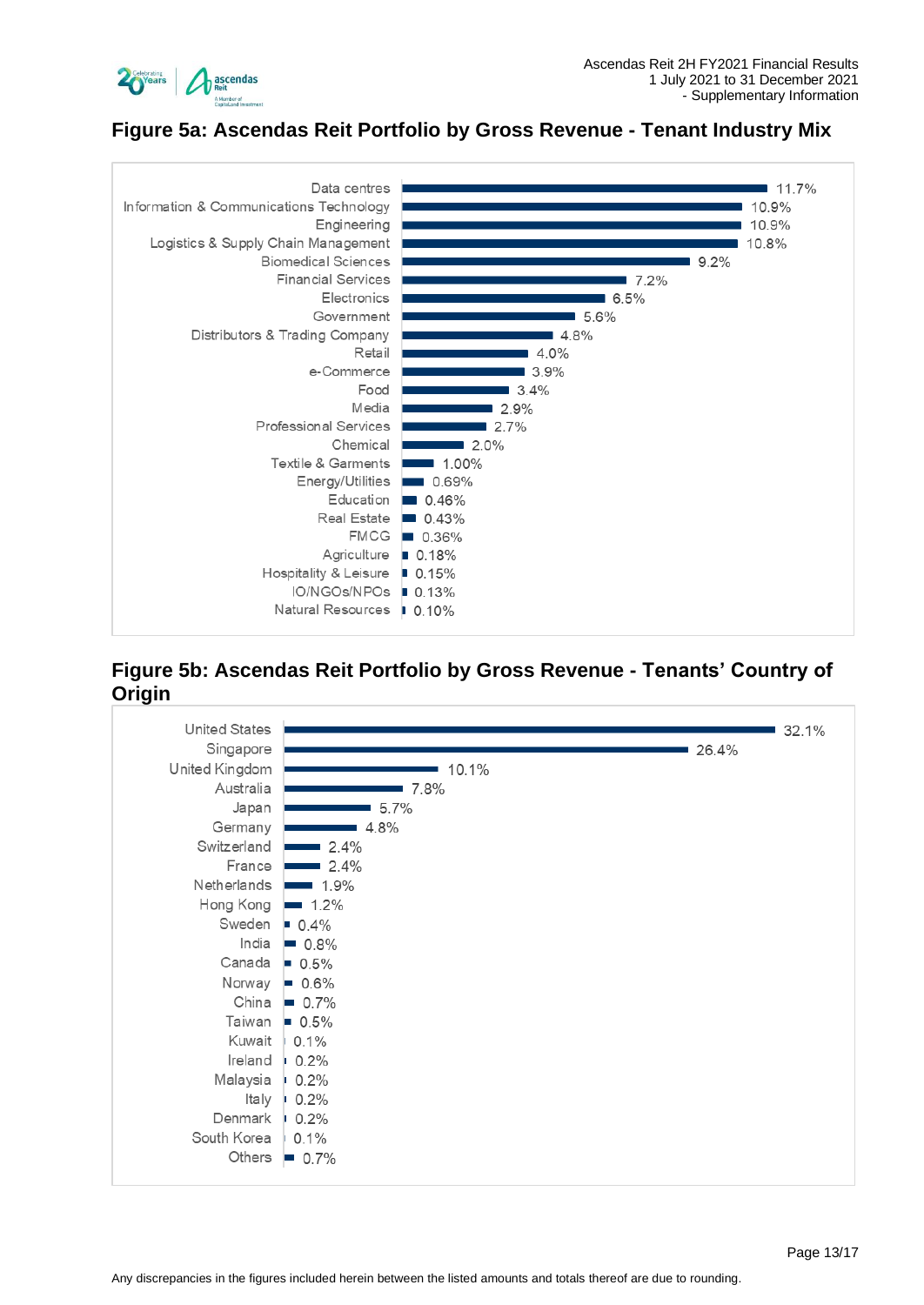

# <span id="page-13-0"></span>**Figure 6a: Singapore Portfolio by Gross Revenue – Tenant Industry Mix**



#### <span id="page-13-1"></span>**Figure 6b: Singapore Portfolio by Gross Revenue – Tenants' Country of Origin**

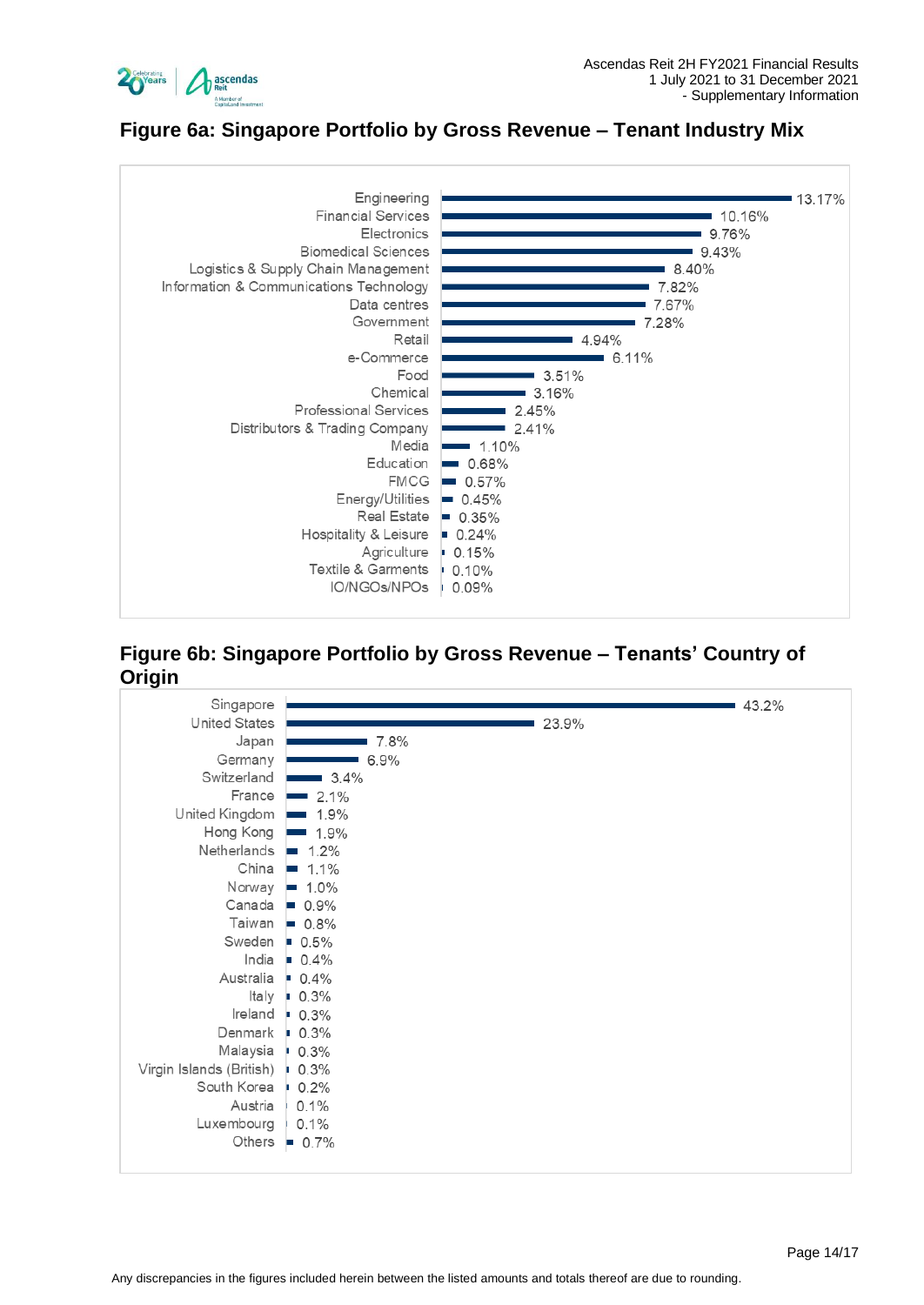



# <span id="page-14-0"></span>**Figure 7a: Australia Portfolio by Gross Revenue – Tenant Industry Mix**

# <span id="page-14-1"></span>**Figure 7b: Australia Portfolio by Gross Revenue – Tenants' Country of Origin**

![](_page_14_Figure_5.jpeg)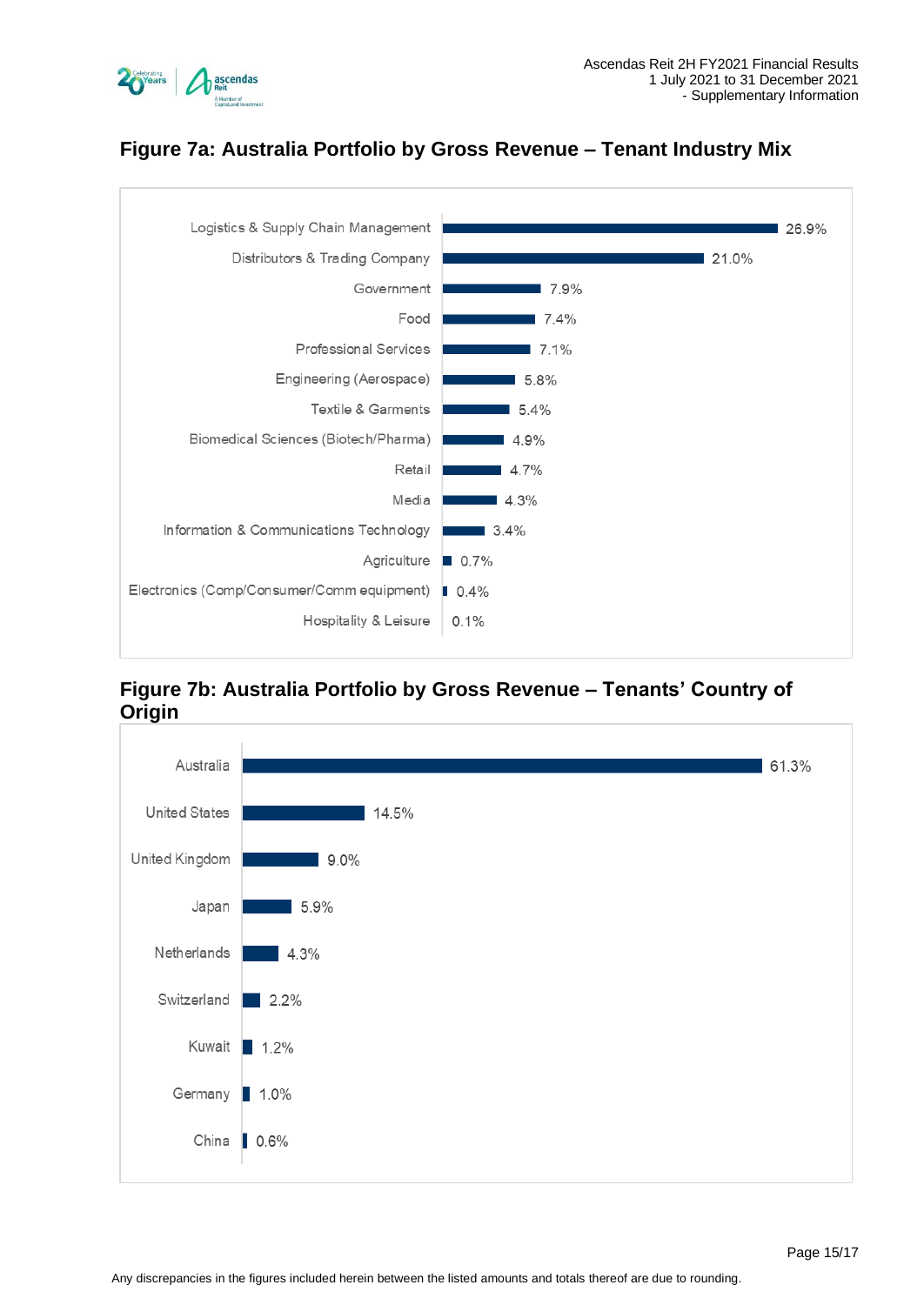![](_page_15_Picture_0.jpeg)

# <span id="page-15-0"></span>**Figure 8a: United States Portfolio by Gross Revenue: Tenant Industry Mix**

<span id="page-15-1"></span>![](_page_15_Figure_3.jpeg)

#### **Figure 8b: United States Portfolio by Gross Revenue – Tenants' Country of Origin**

![](_page_15_Figure_5.jpeg)